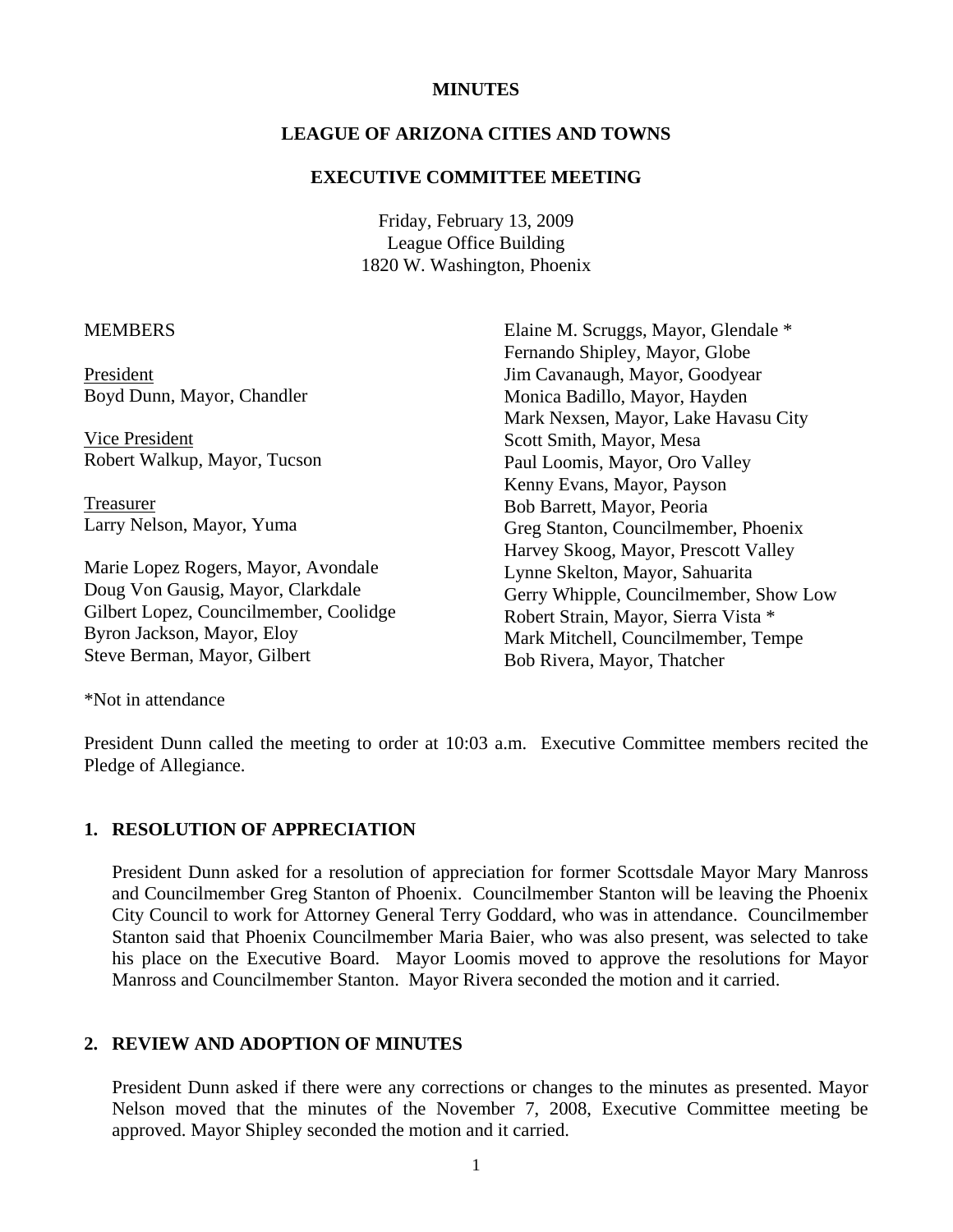## **3. SPECIAL ACTION UPDATE**

Paul Eckstein, partner at Perkins Cole, provided the League Executive Committee an update on the League's Special Action in the Supreme Court to challenge section 47 of the General Appropriations Bill, which stated that cities, towns and counties must deposit \$29.7 million back into the general fund. After several meetings with the Governor's office, the League filed a Special Action in the Arizona Supreme Court with oral arguments heard on January 21. The Governor's Office argued that the Special Action was not timely filed, as it was filed four and a half months after the bill had passed. The League argued the bill was unconstitutional under Prop. 108, which requires that net increases in state revenue through tax assessments or fees be passed by a two-thirds vote in the Legislature. The League also argued the provision was improperly included in an appropriations bill.

In the end, the Supreme Court sided in the League's favor on February 3, 2009, citing that in fact, the \$29.7 million "contribution" did not meet the qualifications of an appropriation. The Prop. 108 issue was not addressed. It was a narrow decision by the Arizona Supreme Court, which Paul Eckstein said is common for the judicially conservative court. He noted that the case was argued at an exceptionally high level by lead attorney Chuck Blanchard, and that the League's argument had received positive feedback from Supreme Court Justices. He suggested that under similar circumstances in the future, cities and towns engage in negotiations with the state no longer than one month without filing suit.

Questions ensued about whether this case set precedent for the Legislature's ability to pull from cities and towns' funds in the future. Paul and Ken explained that because the case did not address Prop 108, it did not set precedent in that regard, but that any change in allocations for the Urban Revenue Sharing Fund (URSF) percentages would be subject to a two-thirds majority vote.

The Executive Committee discussed other items that may violate Prop. 108, including the initiation of DPS Crime Lab fees, though Ken noted that the Executive Committee must consider which specific issues are worth taking to court.

President Dunn and Ken shared that the legal fees assessment for the Special Action Lawsuit will be capped at \$150,000. The amount will be split among cities and towns based on a similar model to League dues. Cities and towns are asked to pay their portion of the fees as soon as they are able. Mayor Rivera motioned to approve the assessment as presented. Mayor Loomis seconded the motion and it carried.

# **4. LEGISLATIVE REPORT/ BUDGET UPDATE**

Jeffrey Kros began the update with a report on how different this session is, as the Senate is not hearing bills until the budgets are done. Dale Wiebusch then spoke about the FY2009 budget fix, first stating that there was no direct attack on revenue sharing. However, he stated that there were budget adjustments, HURF, SLIF, etc., that add up to approximately \$180 million that cities and towns will now not receive. Dale also talked about how the budget negotiations went back and forth, and the resulting package was about a \$1.7 billion reduction. The legislature did put in about \$100 million as a cushion, to account for such things as the League winning our suit.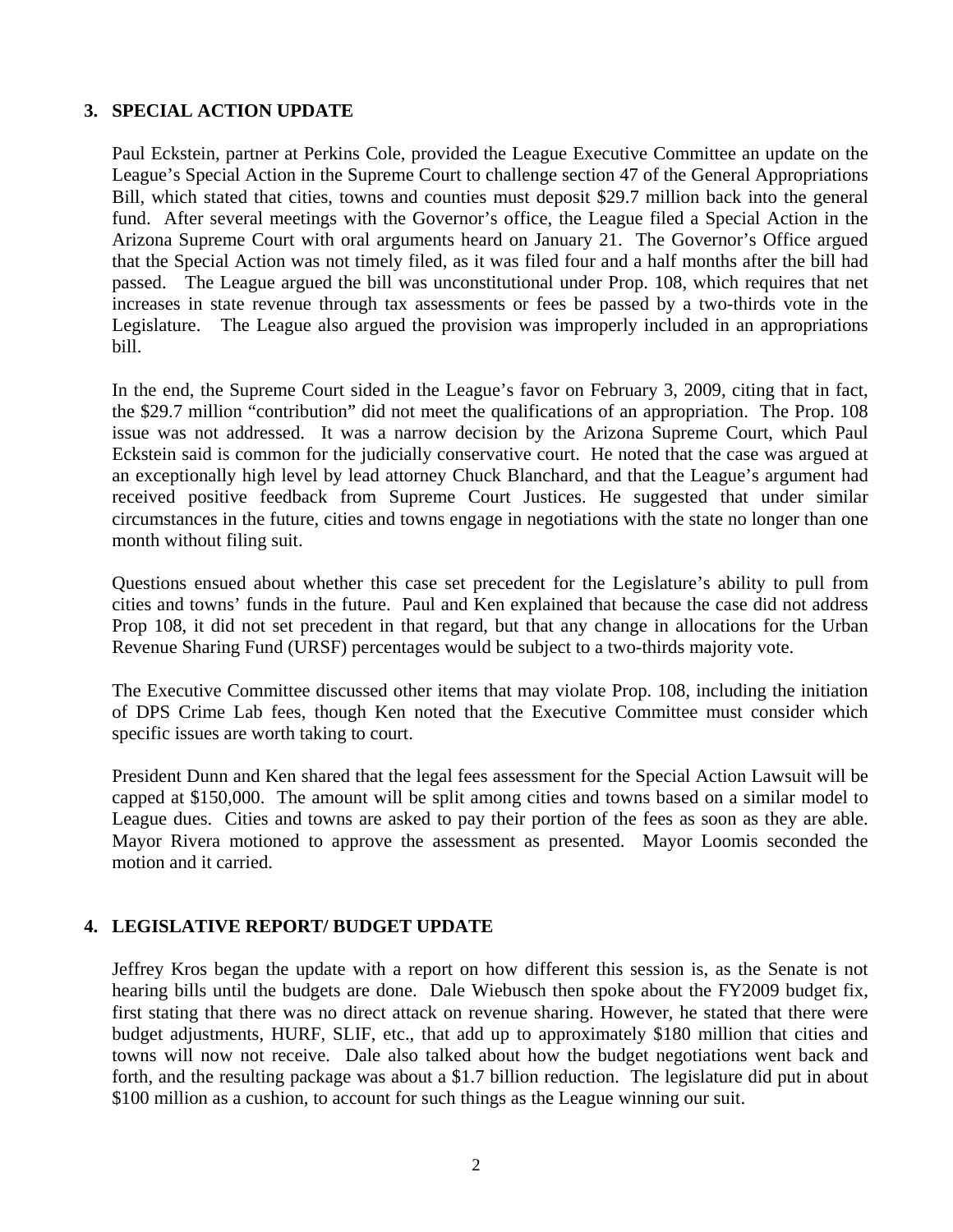Work now turns to the FY2010 budget and the federal stimulus. Approximate figures in the federal package for Arizona include \$590 million for highways, \$39 million for water and environmental areas, and somewhere between \$80 and 100 million for airport work, and also some tax cuts and social security adjustments. Mayor Nelson asked if money goes to the state or directly to cities and towns. Ken said he had just received information the morning of Feb. 13 that Jim Apperson of the Governor's Office would be the point person and that copies of all stimulus requests need to go to his office, even if Mayors have already given this to their COG. Apperson has stated that there are no hard and fast rules for stimulus requests yet. Ken shared Apperson's e-mail with the Executive Committee: japperson@az.gov. Ken also said that NLC has already lobbied for money to go directly to cities or through MPOs or COGs.

Cheyenne Walsh then spoke about how the Housing Trust Fund was also cut, and that JLBC has a new option to virtually eliminate it through sweeps. She then went on to talk about the impact fee bill, giving a bit of history on the issue. The bill this year, House Bill 2259, contains offset provisions and grandfathering. The sponsor is Representative Andy Biggs, and he is willing to negotiate on some issues. He has held the bill to allow for more time to work on the issues. Stakeholder meetings will go on. Cities and towns that are on the workgroup are: Phoenix, Oro Valley, Kingman, Goodyear, Fountain Hills, Peoria, Avondale, and Gilbert, with Cheyenne representing the League. After a meeting of that group, other municipal officials are welcome to bring their concerns forward. Mayor Nelson asked if any cities or towns have placed a moratorium on their fees; Cheyenne did not know of any. She did say that studies indicate that such a moratorium would greatly harm cities' ability to develop infrastructure. She also said that this is the sixth year in a row that this issue has been in front of us. Cheyenne talked about House Bill 2267 which would prohibit residential fire sprinklers from being mandated in cities and towns. The League and several cities are opposed. The homebuilders are arguing that the cost of sprinklers is another thing that is dragging their industry down.

In response to a question, Jeff spoke about how some of the federal money needs state action, i.e., that the state needs to restore some of their cuts in order to access federal money. Jeff also talked about the Web site posting bill, House Bill 2253, and how Representative Russ Jones stood up and championed our cause, as did city officials. The bill did fail, but it will likely come back in some form or as an amendment.

## **5. ADOPTION OF FY 09-10 DUES**

Ken proposed that as a result of the current economic situation, the 2009 dues be frozen and identical to the 2008 rates. Mayor Loomis moved to approve the 2009 dues. Mayor Evans seconded the motion and it carried.

Ken mentioned the upcoming Annual Conference in Oro Valley, for which Matt Lore will put together a planning committee. Based on the current economic situation, it was suggested that this year's Annual Festival of Cities & Towns be kept to more of a city showcase than festival. Ken also informed the Executive Committee that next year the League will add an online directory, in addition to the print version, which will only be printed once a year in the future.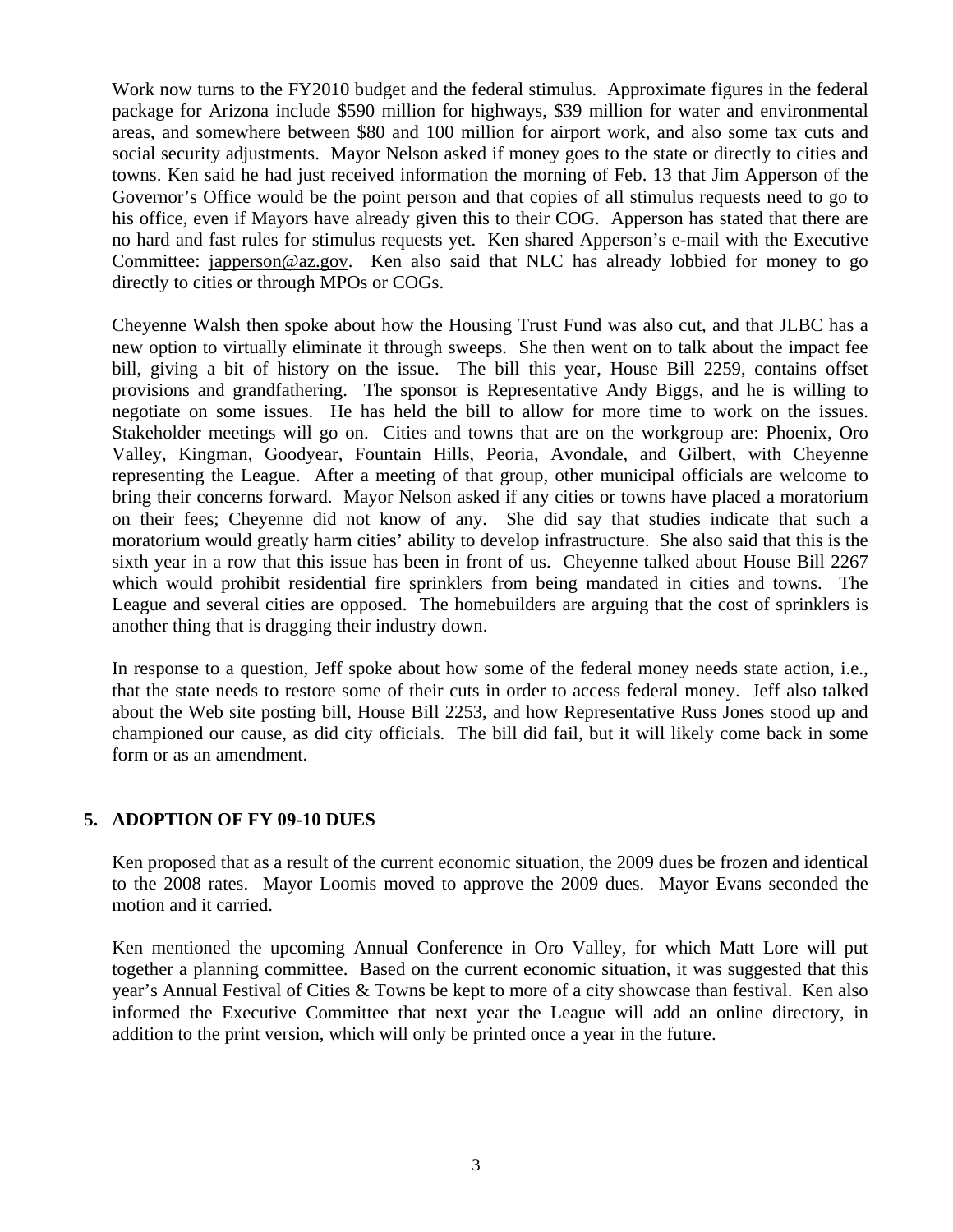## **6. EXECUTIVE COMMITTEE APPOINTMENT**

As a result of departures, there are two vacant positions on the Executive Committee. Mayor Phil Gordon previously requested that Phoenix Councilmember Maria Baier fill the vacancy of Councilmember Stanton. Mayor Berman motioned to approve Councilmember Baier for the position. Mayor Shipley seconded the motion and it carried. President Dunn then continued on to the second vacancy with former Mayor Manross of Scottsdale. The new Scottsdale Mayor, Jim Lane, applied for the open position. President Dunn acknowledged there had been some discussion about whether to grant that request or wait for the Nominating Committee process at the Annual Conference.

A lengthy conversation ensued about the current appointment policy and whether it should be changed to allow for more permanent spots on the board for the cities with the largest populations. After much discussion, it was decided that President Dunn would put together a Nominating Committee that is tasked with reviewing and possibly amending the current policy for Executive Committee appointments. He will request a report on the issue by the Annual Conference. In the interim, former Mayor Mary Manross' position on the Executive Committee will remain vacant. Mayor Loomis motioned to approve the decision, Mayor Evans seconded the motion and it carried.

# **7. REQUEST TO CREATE WATER SUBCOMMITTEE**

Mayor Sara Presler of Flagstaff called in to the meeting to discuss her previous request to form a water subcommittee. President Dunn informed Mayor Presler that it had been decided there would not be a standing committee for water, but that there could be a special committee or discussion group opportunity. Mayor Presler thanked the League for the opportunity and discussed some of the challenges cities and towns face, suggesting that technical staff could comprise the special water committee. The Committee acknowledged the importance and complexity of the issue. Mayor Walkup of Tucson suggested that the issue be addressed as a breakout session at the League Annual Conference in September, when cities and towns will have a better understanding of the state's budget for the next year. The idea was agreeable to Mayor Presler and the other members of the Executive Committee.

# **8. REPORT ON NLC ACTIVITIES**

President Dunn invited Ken Strobeck to give an update on recent League activities.

Ken discussed a few miscellaneous items, including the NLC's close monitoring of local distribution in President Obama's Stimulus Bill and the Collective Bargaining Public Safety Bill that Congress is expected to pass. Ken requested support of the Western Municipal Association and its resolution for renewable energy projects. Ken also informed the committee about a panel he sat on with Mayors Nelson and Smith, and City Manager Frank Fairbanks to discuss what local governments have done to deal with economic crisis and budgets. Lastly, Ken noted that the Annual Congressional City Conference is next month, where attendees will have an opportunity to meet with their Arizona U.S. Senators.

Ken then requested that Mayor Mark Nexsen of Lake Havasu City brief the Executive Committee on a new Prescription Discount Card Program the city launched. Mayor Nexsen explained that the